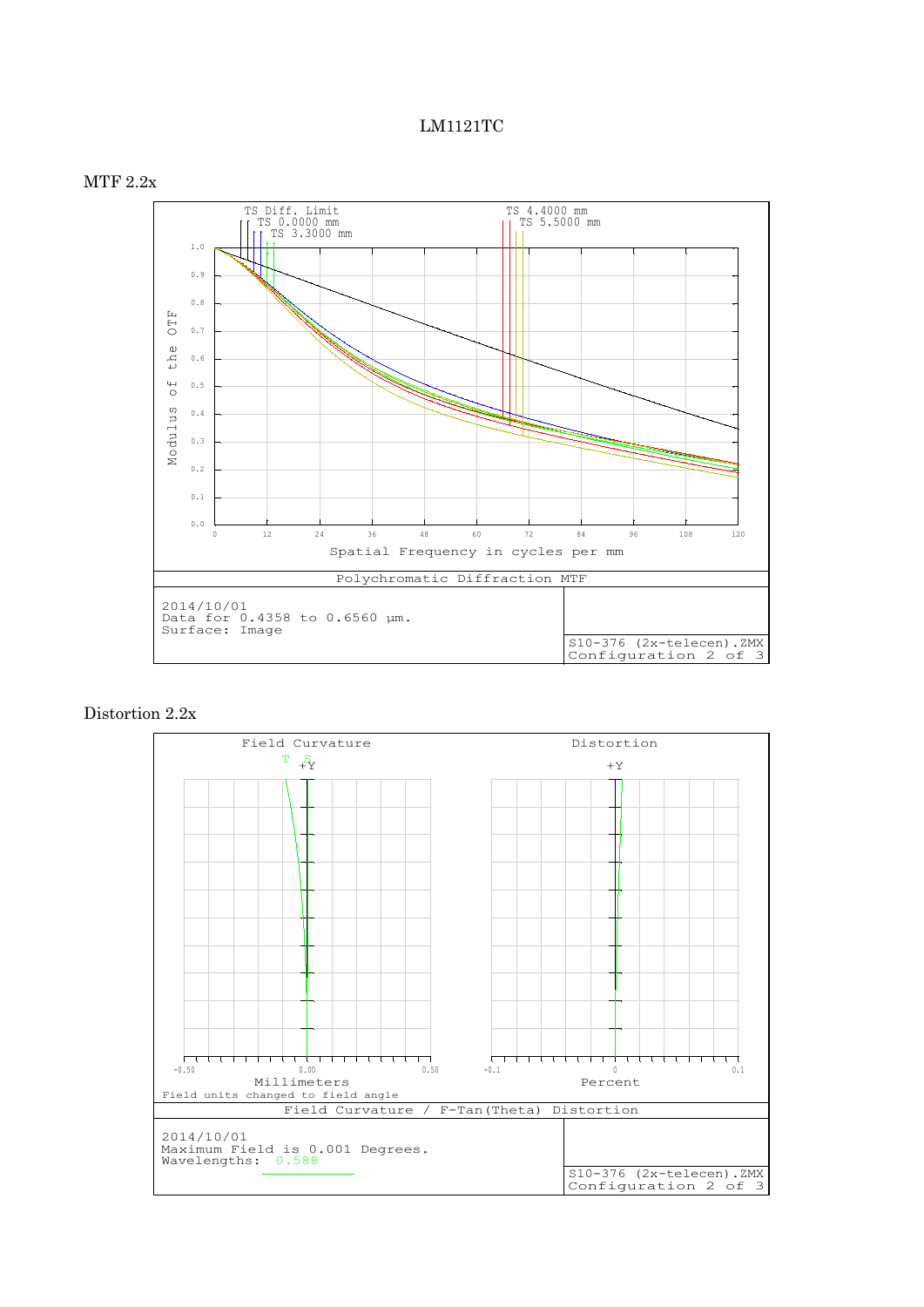



## Distortion 2.0x